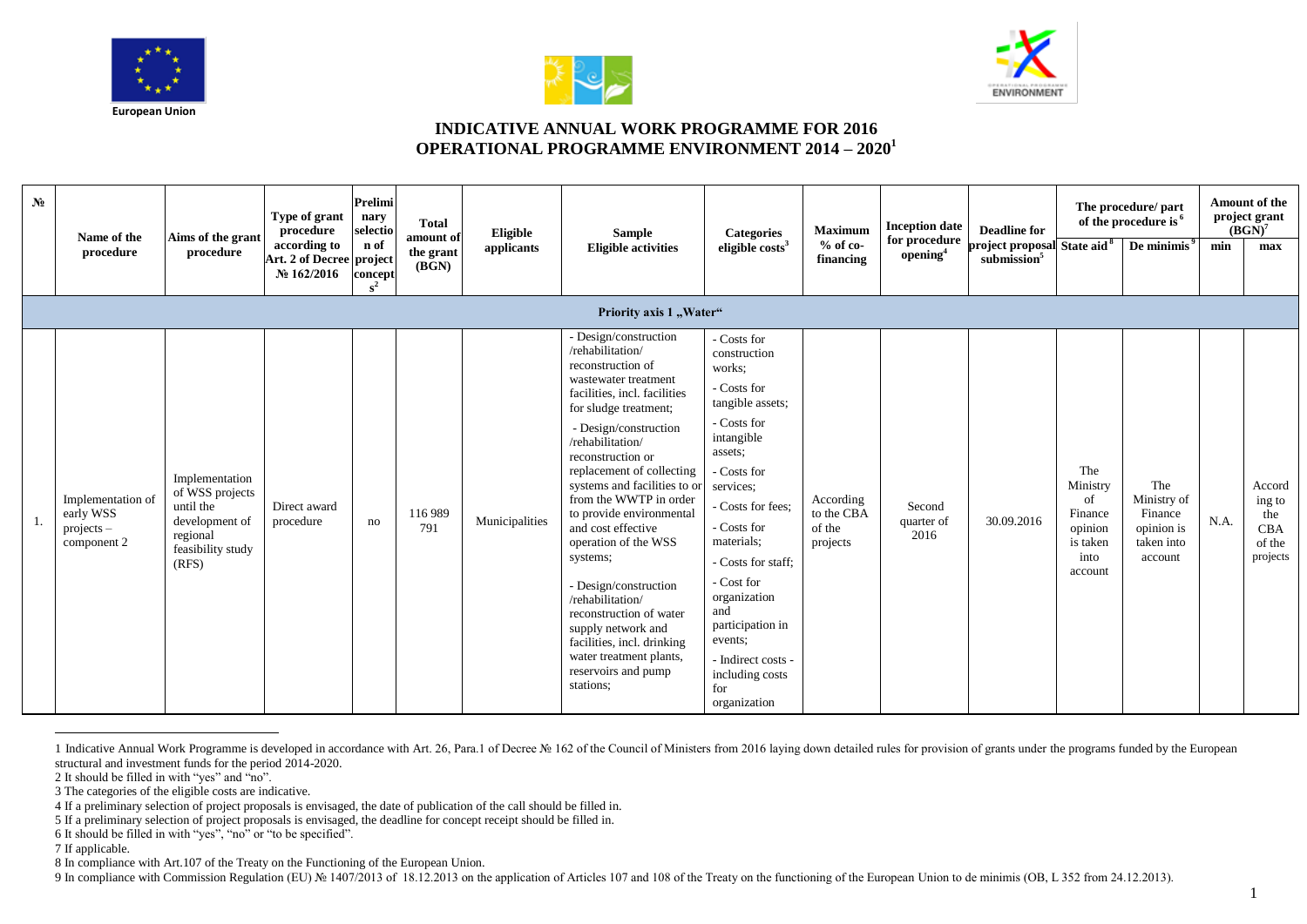





|    | European Union                                                                            |                                                                                 |                           |    |                  |                                                  |                                                                                                                                                         |                                                                                                                            |       |                              |            |                                                         |                                                           |      |                  |
|----|-------------------------------------------------------------------------------------------|---------------------------------------------------------------------------------|---------------------------|----|------------------|--------------------------------------------------|---------------------------------------------------------------------------------------------------------------------------------------------------------|----------------------------------------------------------------------------------------------------------------------------|-------|------------------------------|------------|---------------------------------------------------------|-----------------------------------------------------------|------|------------------|
|    |                                                                                           |                                                                                 |                           |    |                  |                                                  | - Design/construction of<br>adjoining infrastructure<br>(e.g. power supply, road,<br>water supply), which<br>serves the constructed<br>plants.          | and<br>management<br>and for<br>publicity and<br>visualization<br>(information<br>and<br>communication)<br>of the project. |       |                              |            |                                                         |                                                           |      |                  |
|    |                                                                                           |                                                                                 |                           |    |                  |                                                  |                                                                                                                                                         | - Costs for<br>intangible<br>assets;                                                                                       |       |                              |            |                                                         |                                                           |      |                  |
|    |                                                                                           |                                                                                 |                           |    |                  |                                                  |                                                                                                                                                         | - Costs for<br>services;                                                                                                   |       |                              |            |                                                         |                                                           |      |                  |
|    |                                                                                           |                                                                                 |                           |    |                  |                                                  |                                                                                                                                                         | - Costs for fees:<br>- Costs for                                                                                           |       |                              |            |                                                         |                                                           |      |                  |
|    |                                                                                           | Preparation of                                                                  |                           |    |                  |                                                  |                                                                                                                                                         | materials:<br>- Costs for staff;                                                                                           |       |                              |            |                                                         |                                                           |      |                  |
| 2. | Development of<br>regional<br>feasibility study<br>for water supply<br>and sanitation for | wws<br>infrastructure<br>project for Sofia<br>municipality<br>territory in line | Direct award<br>procedure | no | 4 500<br>000     | Sofia<br>municipality                            | Development of regional<br>feasibility study for<br>water supply and<br>sanitation for Sofia                                                            | - Cost for<br>organization<br>and<br>participation in<br>events;                                                           | 100%  | First quarter<br>of 2016     | 30.06.2016 | The<br>Ministry<br>of<br>Finance<br>opinion<br>is taken | The<br>Ministry of<br>Finance<br>opinion is<br>taken into | N.A. | 4 5 0 0<br>000   |
|    | Sofia municipality<br>territory                                                           | with the WSS<br>sector reform<br>goals                                          |                           |    |                  |                                                  | municipality territory                                                                                                                                  | - Indirect costs -<br>including costs<br>for<br>organization<br>and                                                        |       |                              |            | into<br>account                                         | account                                                   |      |                  |
|    |                                                                                           |                                                                                 |                           |    |                  |                                                  |                                                                                                                                                         | management<br>for<br>and<br>publicity<br>and<br>visualization<br><i>(information)</i><br>and                               |       |                              |            |                                                         |                                                           |      |                  |
|    |                                                                                           |                                                                                 |                           |    |                  |                                                  |                                                                                                                                                         | communication)<br>of the project.                                                                                          |       |                              |            |                                                         |                                                           |      |                  |
|    | Completion of the                                                                         | Completion<br>and/or<br>optimization of<br>the water<br>quantity                |                           |    |                  | Water<br>Management                              | - Planning and design of<br>the expansion<br>(optimization) according<br>to planned monitoring<br>for the second River<br><b>Basin Management Plans</b> | - Costs for<br>construction<br>works;<br>- Costs for<br>tangible assets;                                                   |       |                              |            |                                                         |                                                           |      |                  |
| 3. | water quantity<br>monitoring<br>systems                                                   | monitoring<br>networks in<br>order a<br>compliance to                           | Direct award<br>procedure | no | $15\,000$<br>000 | Directorate in<br>the Ministry of<br>Environment | (RBMP), incl. providing<br>technical advice,<br>assistance and support of                                                                               | - Costs for<br>intangible<br>assets;                                                                                       | 100 % | Second<br>quarter of<br>2016 | 30.12.2016 | No                                                      | No                                                        | N.A. | $15\;000$<br>000 |
|    |                                                                                           |                                                                                 |                           |    |                  |                                                  | the projects                                                                                                                                            |                                                                                                                            |       |                              |            |                                                         |                                                           |      |                  |
|    |                                                                                           | the European<br>and national<br>legislation to be                               |                           |    |                  | and Water                                        | development;<br>- Construction of                                                                                                                       | - Costs for<br>services:                                                                                                   |       |                              |            |                                                         |                                                           |      |                  |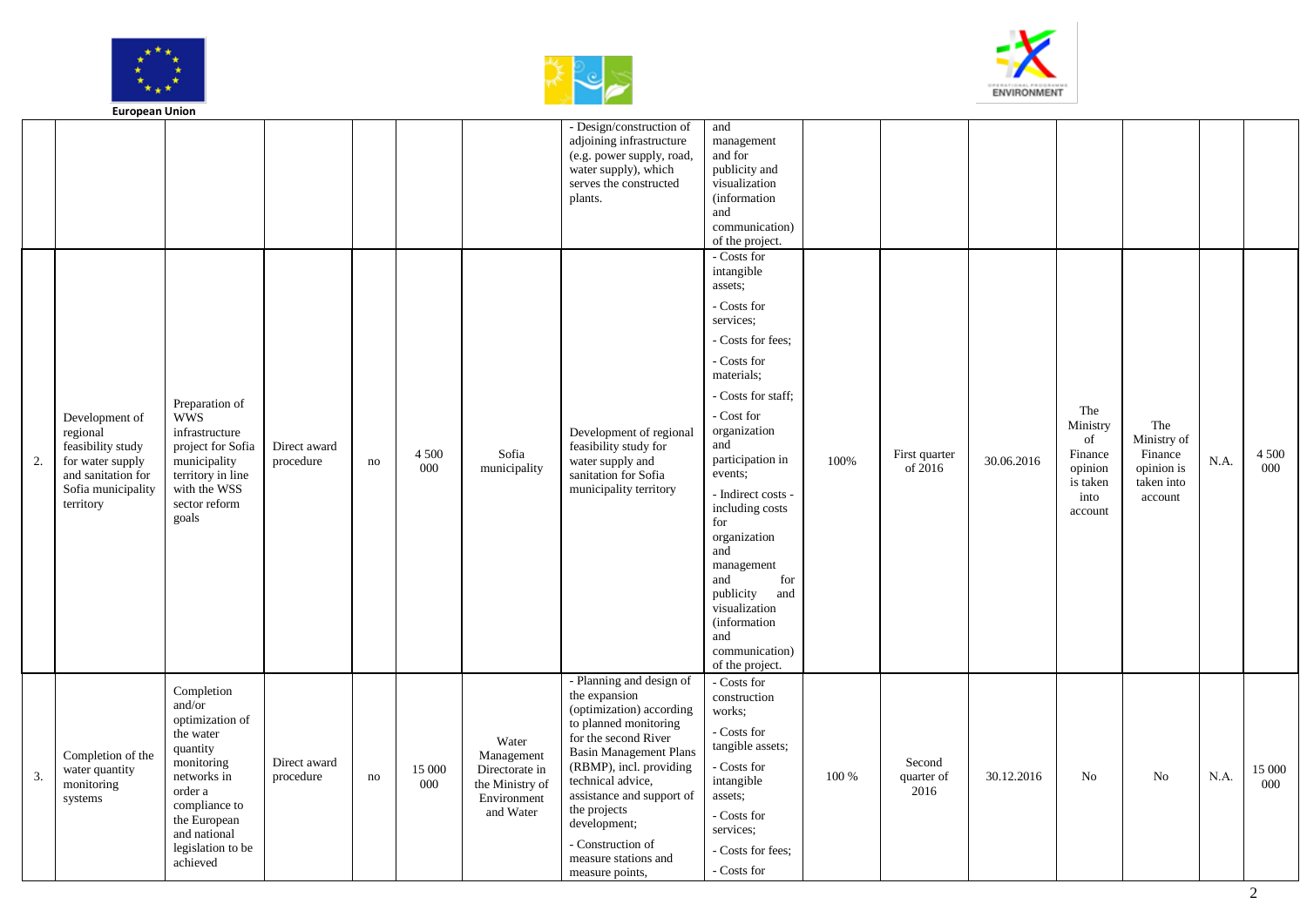





|    | Lui opean Onion                                                                                                                                   |                                                                      |                           |               |               |                                    |                                                                                                                                                                                                                                                                                                                                                                                                                                                                                                                                                                                                                                                                                                                                                                                                                                                                                                               |                                                                                                                                                                                                                                                                                                                                   |      |                              |            |    |    |      |                  |
|----|---------------------------------------------------------------------------------------------------------------------------------------------------|----------------------------------------------------------------------|---------------------------|---------------|---------------|------------------------------------|---------------------------------------------------------------------------------------------------------------------------------------------------------------------------------------------------------------------------------------------------------------------------------------------------------------------------------------------------------------------------------------------------------------------------------------------------------------------------------------------------------------------------------------------------------------------------------------------------------------------------------------------------------------------------------------------------------------------------------------------------------------------------------------------------------------------------------------------------------------------------------------------------------------|-----------------------------------------------------------------------------------------------------------------------------------------------------------------------------------------------------------------------------------------------------------------------------------------------------------------------------------|------|------------------------------|------------|----|----|------|------------------|
|    |                                                                                                                                                   |                                                                      |                           |               |               |                                    | including for monitoring<br>in transboundary water<br>bodies;<br>- Equipment of existing<br>and newly constructed<br>stations and points with<br>measuring devices for<br>automatic storage and/or<br>transmission of data with<br>application of ICT-based<br>solutions;<br>- Analysis of the spatial<br>position of the surface<br>water bodies,<br>justification of the<br>necessary measurements<br>of water quantity in<br>relation to the<br>assessment of the status<br>of surface water bodies;<br>- Identifying the<br>measurement sites,<br>taking into account the<br>envisaged and<br>constructed stations of<br>the National real time<br>water management<br>system;<br>- Stabilizing the profile<br>of the water body at the<br>point of measurement;<br>- Purchasing of<br>measurement devices<br>such as portable<br>hydrometric propellers,<br>hydrometric cable<br>systems, level and etc. | materials;<br>- Costs for stuff;<br>- Cost ${\mathop{\rm for}\nolimits}$<br>organization<br>and<br>participation in<br>events;<br>- Indirect costs -<br>including costs<br>for organization<br>and<br>management<br>and for<br>publicity and<br>visualization<br><i>(information)</i><br>and<br>communication)<br>of the project. |      |                              |            |    |    |      |                  |
| 4. | Development<br>and/or<br>optimization of<br>the networks for<br>control and<br>operational<br>monitoring of the<br>groundwater<br>chemical status | Improvement of<br>the monitoring<br>of the<br>groundwater<br>quality | Direct award<br>procedure | $\mathbf{no}$ | 15 000<br>000 | Executive<br>Environment<br>Agency | - Planning and design of<br>the expansion<br>(optimization) according<br>to planned monitoring<br>for the second RBMP,<br>incl. providing technical<br>advice, assistance and<br>support of the projects<br>development;<br>- Conducting a national<br>survey of the chemical<br>status of groundwater<br>bodies and justification                                                                                                                                                                                                                                                                                                                                                                                                                                                                                                                                                                            | - Costs for<br>construction<br>works;<br>- Costs for<br>tangible assets;<br>- Costs for<br>intangible<br>assets;<br>- Costs for<br>services;<br>- Costs for fees;                                                                                                                                                                 | 100% | Second<br>quarter of<br>2016 | 30.12.2016 | No | No | N.A. | $15\;000$<br>000 |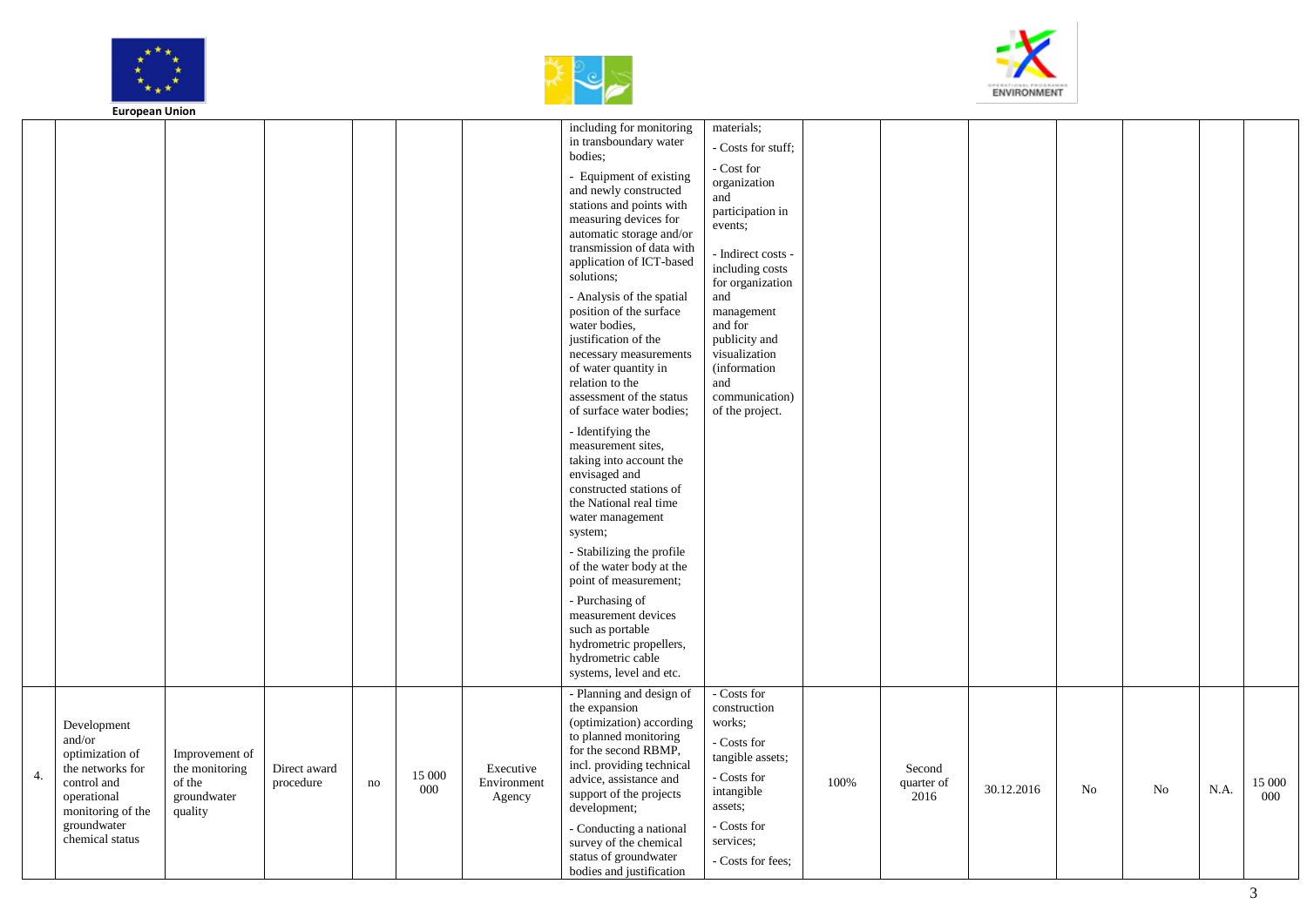





|    | <b>European Union</b>                     |                                           |                           |    |               |                      |                                                                                                                                                                                                                                                                                                                                                    |                                                                                                                                                                                                                                                   |                      |               |                          |                    |                |      |                  |
|----|-------------------------------------------|-------------------------------------------|---------------------------|----|---------------|----------------------|----------------------------------------------------------------------------------------------------------------------------------------------------------------------------------------------------------------------------------------------------------------------------------------------------------------------------------------------------|---------------------------------------------------------------------------------------------------------------------------------------------------------------------------------------------------------------------------------------------------|----------------------|---------------|--------------------------|--------------------|----------------|------|------------------|
|    |                                           |                                           |                           |    |               |                      | of monitoring for the<br>third RBMP;                                                                                                                                                                                                                                                                                                               | - Costs for<br>materials;                                                                                                                                                                                                                         |                      |               |                          |                    |                |      |                  |
|    |                                           |                                           |                           |    |               |                      | - Construction of stations<br>in areas affected by or at<br>risk of being affected by<br>human activity, and in<br>transboundary water<br>bodies;<br>- Equipment of existing<br>and newly constructed<br>stations with measuring<br>devices for automatic<br>storage and/or<br>transmission of data with<br>application of ICT-based<br>solutions. | - Costs for stuff;<br>Costs for<br>organization<br>and taking part<br>in events;<br>- Indirect costs,<br>incl. for<br>organization<br>and<br>management,<br>for<br>communication<br>and<br>visualization<br>(information<br>and<br>communication) |                      |               |                          |                    |                |      |                  |
|    |                                           |                                           |                           |    |               |                      |                                                                                                                                                                                                                                                                                                                                                    | - Costs for<br>tangible assets;                                                                                                                                                                                                                   |                      |               |                          |                    |                |      |                  |
|    |                                           |                                           |                           |    |               |                      |                                                                                                                                                                                                                                                                                                                                                    | - Costs for<br>intangible<br>assets;                                                                                                                                                                                                              |                      |               |                          |                    |                |      |                  |
|    |                                           | Bringing the                              |                           |    |               |                      |                                                                                                                                                                                                                                                                                                                                                    | - Costs for<br>services:                                                                                                                                                                                                                          |                      |               |                          |                    |                |      |                  |
|    |                                           | monitoring of<br>drinking water           |                           |    |               |                      | Renovation and                                                                                                                                                                                                                                                                                                                                     | - Costs for fees:<br>- Costs for                                                                                                                                                                                                                  |                      |               |                          |                    |                |      |                  |
|    | Improvement of                            | quality in terms<br>of volume and         | Direct award              |    | 10 000        | Ministry of          | modernization of the<br>laboratories of the State                                                                                                                                                                                                                                                                                                  | materials;<br>Costs for stuff;                                                                                                                                                                                                                    |                      | Third quarter |                          |                    |                |      |                  |
| 5. | drinking water<br>quality monitoring      | frequency in<br>accordance with           | procedure                 | no | 000           | Health               | <b>Health Control Bodies</b><br>with new measuring                                                                                                                                                                                                                                                                                                 |                                                                                                                                                                                                                                                   | 100 %                | of 2016       | 31.01.2017               | N <sub>0</sub>     | N <sub>0</sub> | N.A. | 10 000<br>000    |
|    |                                           | the<br>requirements of<br>EU and national |                           |    |               |                      | instruments for drinking<br>water monitoring purpose                                                                                                                                                                                                                                                                                               | Costs for<br>organization<br>and taking part<br>in events:                                                                                                                                                                                        |                      |               |                          |                    |                |      |                  |
|    |                                           | legislation                               |                           |    |               |                      |                                                                                                                                                                                                                                                                                                                                                    | - Indirect costs,<br>incl. for<br>organization<br>and                                                                                                                                                                                             |                      |               |                          |                    |                |      |                  |
|    |                                           |                                           |                           |    |               |                      |                                                                                                                                                                                                                                                                                                                                                    | management,                                                                                                                                                                                                                                       |                      |               |                          |                    |                |      |                  |
|    |                                           |                                           |                           |    |               |                      |                                                                                                                                                                                                                                                                                                                                                    | for information<br>and<br>communication                                                                                                                                                                                                           |                      |               |                          |                    |                |      |                  |
|    | <b>Regional WSS</b><br>investment project | Implementation<br>of regional             |                           |    |               | ViK EOOD             | - Design/construction<br>/rehabilitation/<br>reconstruction of                                                                                                                                                                                                                                                                                     | - Costs for<br>construction                                                                                                                                                                                                                       | According            | Fourth        |                          |                    |                |      | Accordi<br>ng to |
| 6. | for integrated<br>territory of ViK        | approach for<br><b>WSS</b>                | Direct award<br>procedure | no | 70 000<br>000 | Smolyan<br>(WSS Plc. | wastewater treatment                                                                                                                                                                                                                                                                                                                               | works;<br>- Costs for                                                                                                                                                                                                                             | to the CBA<br>of the | quarter of    | First quarter<br>of 2017 | To be<br>specified | To be          | N.A. | the<br>CBA of    |
|    | <b>EOOD</b> Smolyan                       | infrastructure<br>investments             |                           |    |               | Smolyan)             | facilities, incl. facilities<br>for sludge treatment;                                                                                                                                                                                                                                                                                              | tangible assets;                                                                                                                                                                                                                                  | project              | 2016          |                          |                    | specified      |      | the<br>project   |
|    |                                           | financed by the                           |                           |    |               |                      |                                                                                                                                                                                                                                                                                                                                                    | - Costs for                                                                                                                                                                                                                                       |                      |               |                          |                    |                |      | and the          |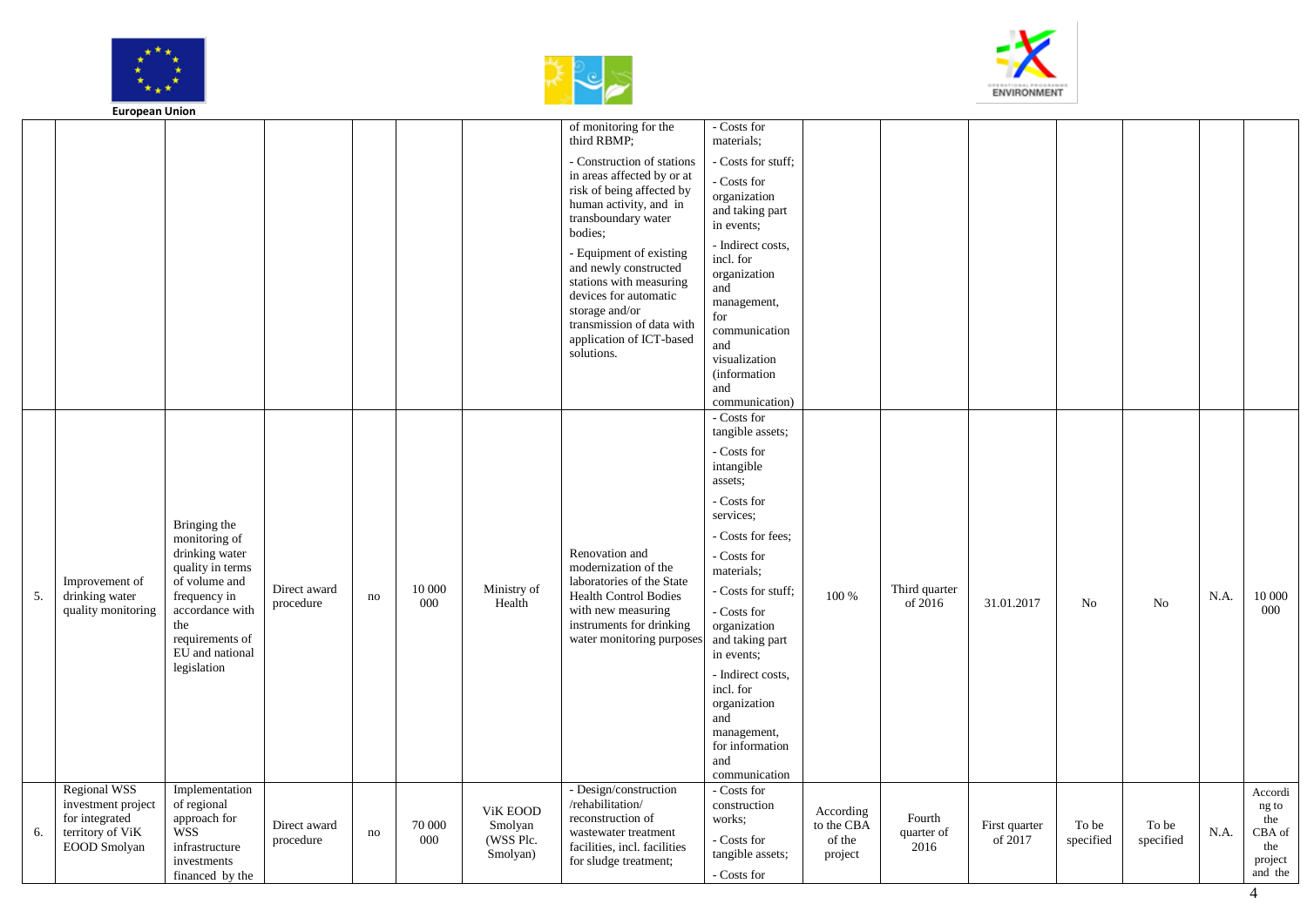





|    | <b>European Union</b>                                                                                                                                                                                     |                                                                                                                                                                                                                                                                                                                                                                                           |                           |    |                |                                                                                                                                                                                                                                                                                                                                                                  |                                                                                                                                                                                                                                                                                                                                                                                                                                                                                                                                                                                               |                                                                                                                                                                                                                                                                                                                                                      |                                                                                                                                                           |                        |                                                        |                    |                    |                                                      |                                                                                                                                                                                         |
|----|-----------------------------------------------------------------------------------------------------------------------------------------------------------------------------------------------------------|-------------------------------------------------------------------------------------------------------------------------------------------------------------------------------------------------------------------------------------------------------------------------------------------------------------------------------------------------------------------------------------------|---------------------------|----|----------------|------------------------------------------------------------------------------------------------------------------------------------------------------------------------------------------------------------------------------------------------------------------------------------------------------------------------------------------------------------------|-----------------------------------------------------------------------------------------------------------------------------------------------------------------------------------------------------------------------------------------------------------------------------------------------------------------------------------------------------------------------------------------------------------------------------------------------------------------------------------------------------------------------------------------------------------------------------------------------|------------------------------------------------------------------------------------------------------------------------------------------------------------------------------------------------------------------------------------------------------------------------------------------------------------------------------------------------------|-----------------------------------------------------------------------------------------------------------------------------------------------------------|------------------------|--------------------------------------------------------|--------------------|--------------------|------------------------------------------------------|-----------------------------------------------------------------------------------------------------------------------------------------------------------------------------------------|
|    |                                                                                                                                                                                                           | <b>OPE</b><br>$2014 - 2020$                                                                                                                                                                                                                                                                                                                                                               |                           |    |                |                                                                                                                                                                                                                                                                                                                                                                  | - Design/construction<br>/rehabilitation/<br>reconstruction or<br>replacement of collecting<br>systems and facilities to or<br>from the WWTP in order<br>to provide environmental<br>and cost effective<br>operation of the WSS<br>systems;<br>- Design/construction<br>/rehabilitation/<br>reconstruction of water<br>supply network and<br>facilities, incl. drinking<br>water treatment plants;<br>- Design/construction of<br>adjoining infrastructure<br>(e.g. power supply, road,<br>water supply), which<br>serves the constructed<br>plants.                                          | intangible<br>assets;<br>- Costs for<br>services:<br>- Costs for fees;<br>- Costs for<br>materials;<br>- Costs for staff;<br>- Cost for<br>organization<br>and<br>participation in<br>events:<br>- Indirect costs -<br>including costs<br>for<br>organization<br>and<br>management<br>and for<br>information and<br>communication<br>of the project. |                                                                                                                                                           |                        |                                                        |                    |                    |                                                      | stateme<br>nt for<br>the<br>applica<br>bility of<br>the<br>state<br>aid<br>rules                                                                                                        |
| 7. | Combined<br>procedure for<br>design and<br>construction of<br>composting<br>installations and<br>for design and<br>construction of<br>installations for<br>preliminary<br>treatment of<br>municipal waste | Reducing the<br>amount of<br>landfilled<br>municipal waste<br>by ensuring<br>additional<br>capacity for<br>preliminary<br>treatment and<br>for separate<br>municipal waste<br>collection and<br>recycling of<br>green and/or<br>biodegradable<br>waste.<br>Provision of the<br>necessary<br>equipment,<br>facilities and<br>machinery for<br>separate waste<br>collection of<br>green and | Direct award<br>procedure | no | 144 144<br>671 | Municipalities<br>from $26$<br>Regional waste<br>management<br>associations<br>(RWMA) that<br>according to the<br>National Waste<br>Management<br>Plan are with<br>identified needs<br>for construction<br>of both types of<br>installations and<br>do not have<br>constructed<br>installations<br>serving all<br>municipalities<br>in the RWMA<br>at this stage | Priority axis 2, Waste"<br>- Design and<br>construction of<br>composting installations<br>for separately collected<br>green and/or<br>biodegradable waste and<br>for design and<br>construction of<br>installations for<br>preliminary treatment of<br>municipal waste;<br>- Construction of<br>adjoining infrastructure<br>(e.g. power supply, road,<br>water supply), which<br>serves the constructed<br>plants;<br>- Provision of the<br>necessary equipment,<br>facilities and machinery<br>for separate waste<br>collection of green and<br>biodegradable waste,<br>incl. containers for | - Costs for<br>construction<br>works;<br>- Costs for<br>tangible assets;<br>- Costs for<br>intangible<br>assets:<br>- Costs for<br>services:<br>- Costs for fees:<br>- Costs for<br>materials;<br>- Costs for stuff;<br>- Costs for<br>organization<br>and taking part<br>in events:<br>- Indirect costs,<br>incl. for<br>organization               | 100% or<br>different<br>amount,<br>according<br>to the<br>projects<br>CBA and<br>the opinion<br>for the<br>applicabilit<br>y of the<br>state aid<br>rules | Fourth<br>quarter 2016 | 6 months<br>after opening<br>the call for<br>proposals | To be<br>specified | To be<br>specified | Accord<br>ing to<br><b>CBA</b><br>of the<br>projects | Acco<br>rding<br>to<br>CBA<br>of<br>the<br>proje<br>ct<br>and<br>accor<br>ding<br>to<br>the<br>type<br>and<br>capa<br>city<br>of<br>the<br>instal<br>latio<br>ns<br>and<br>the<br>state |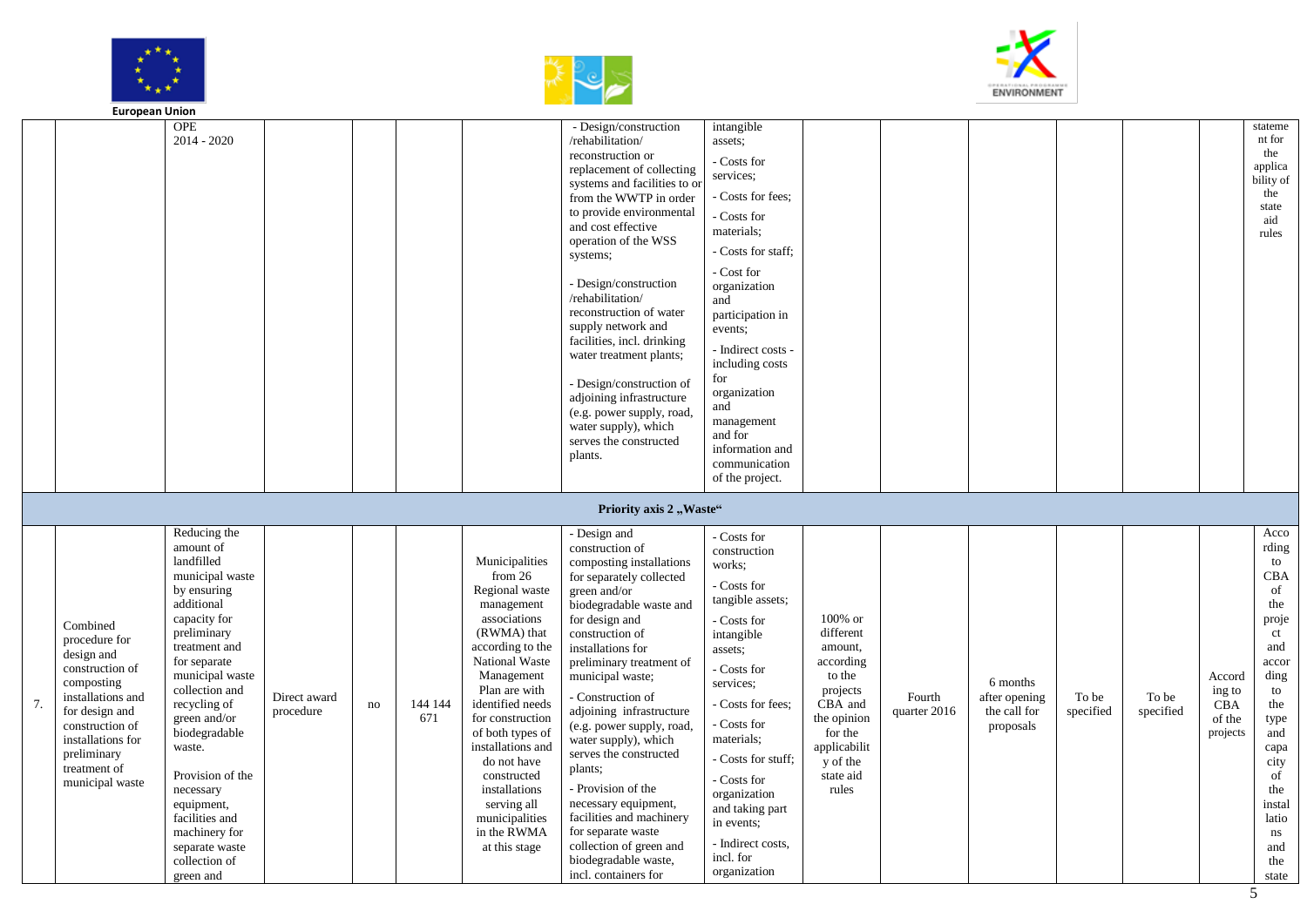





|    | <b>European Union</b>                                                                                                                                                                                               |                                                                                                                                                                                                       |                           |    |                                                                                                                                          |                                                                                                                    |                                                                                                                                                                                                                                                                                                                                                                                                                                                                                                                                                                 |                                                                                                                                                                                                                                                                                                                                                                                                            |                                                                                                                                                        |                                    |                                                        |                                                                                                                                                     |                    |      |                                                                                                                                                           |
|----|---------------------------------------------------------------------------------------------------------------------------------------------------------------------------------------------------------------------|-------------------------------------------------------------------------------------------------------------------------------------------------------------------------------------------------------|---------------------------|----|------------------------------------------------------------------------------------------------------------------------------------------|--------------------------------------------------------------------------------------------------------------------|-----------------------------------------------------------------------------------------------------------------------------------------------------------------------------------------------------------------------------------------------------------------------------------------------------------------------------------------------------------------------------------------------------------------------------------------------------------------------------------------------------------------------------------------------------------------|------------------------------------------------------------------------------------------------------------------------------------------------------------------------------------------------------------------------------------------------------------------------------------------------------------------------------------------------------------------------------------------------------------|--------------------------------------------------------------------------------------------------------------------------------------------------------|------------------------------------|--------------------------------------------------------|-----------------------------------------------------------------------------------------------------------------------------------------------------|--------------------|------|-----------------------------------------------------------------------------------------------------------------------------------------------------------|
|    |                                                                                                                                                                                                                     | biodegradable<br>waste.                                                                                                                                                                               |                           |    |                                                                                                                                          |                                                                                                                    | collecting biodegradable<br>waste at the source and<br>of specialized transport<br>vehicles.                                                                                                                                                                                                                                                                                                                                                                                                                                                                    | and<br>management,<br>for information<br>and<br>communication                                                                                                                                                                                                                                                                                                                                              |                                                                                                                                                        |                                    |                                                        |                                                                                                                                                     |                    |      | ment<br>for<br>the<br>appli<br>cabil<br>ity of<br>the<br>state<br>aid<br>rules                                                                            |
| 8. | Design and<br>construction of<br>anaerobic<br>composting<br>installations for<br>separately<br>collected<br>biodegradable<br>waste                                                                                  | Reducing the<br>amount of<br>landfilled<br>municipal waste<br>by ensuring of<br>additional<br>capacity for<br>separate<br>municipal waste<br>collection and<br>recycling of<br>biodegradable<br>waste | Direct award<br>procedure | no | 122 043<br>792                                                                                                                           | Municipalities<br>from 5 RWMA<br>(or combination<br>with 6th<br>RWMA),<br>determined by<br>preliminary<br>analysis | - Design and<br>construction of anaerobic<br>composting installations<br>for separately collected<br>biodegradable waste;<br>- Design and<br>construction of adjoining<br>infrastructure (i.e.<br>electricity, road, water<br>supply) for the purposes<br>of the constructed<br>installations;<br>- Provision of the<br>necessary equipment,<br>facilities and machinery<br>for separate waste<br>collection of<br>biodegradable waste,<br>incl. containers for<br>collecting biodegradable<br>waste at the source and<br>of specialized transport<br>vehicles. | - Costs for<br>construction<br>works:<br>- Costs for<br>tangible assets;<br>- Costs for<br>intangible<br>assets;<br>- Costs for<br>services:<br>- Costs for fees:<br>- Costs for<br>materials;<br>- Costs for stuff;<br>- Costs for<br>organization<br>and taking part<br>in events;<br>- Indirect costs,<br>for<br>incl.<br>organization<br>and<br>management,<br>for information<br>and<br>communication | According<br>to the<br>projects<br>CBA and<br>the<br>statement<br>for the<br>applicability<br>of the state<br>aid rules                                | Third/Fourth<br>quarter of<br>2016 | 6 months<br>after opening<br>the call for<br>proposals | To be<br>specified                                                                                                                                  | To be<br>specified | N.A. | Acco<br>rding<br>to<br>the<br>proje<br>ct<br>CBA<br>and<br>the<br>state<br>ment<br>for<br>the<br>appli<br>cabil<br>ity of<br>the<br>state<br>aid<br>rules |
| 9. | Design and<br>construction of<br>installation for<br>cogeneration in<br>Sofia with<br>recovery of RDF<br>- third phase of<br>the integrated<br>system for<br>municipal waste<br>management of<br>Sofia municipality | Ensuring of<br>additional<br>capacity for<br>recovery of<br>municipal waste<br>with energy<br>production                                                                                              | Direct award<br>procedure | no | The total<br>amount<br>of the<br>grant will<br>be<br>determin<br>ed based<br>on the<br>project<br>CBA and<br>after<br>analysis<br>of the | Sofia<br>municipality in<br>partnership with<br>"Toplofikatsia<br>Sofia" JSC                                       | Design and construction<br>of installation for<br>cogeneration in Sofia<br>with recovery of RDF,<br>incl. the adjoining<br>infrastructure                                                                                                                                                                                                                                                                                                                                                                                                                       | - Costs for<br>construction<br>works:<br>- Costs for<br>tangible assets;<br>- Costs for<br>intangible<br>assets;<br>- Costs for<br>services:<br>- Costs for fees:                                                                                                                                                                                                                                          | The<br>maximum<br>% of co-<br>financing<br>will be<br>determined<br>based on<br>the project<br>CBA and<br>after<br>analysis of<br>the<br>applicability | Fourth<br>quarter of<br>2016       | First quarter<br>of 2017                               | The state<br>aid rules<br>may be<br>applicable<br>for the<br>project.<br>This will<br>be<br>determin<br>ed based<br>on the<br>analysis<br>that will | no                 | N.A. | The<br>total<br>amo<br>unt<br>of<br>the<br>grant<br>will<br>be<br>deter<br>mine<br>d<br>base                                                              |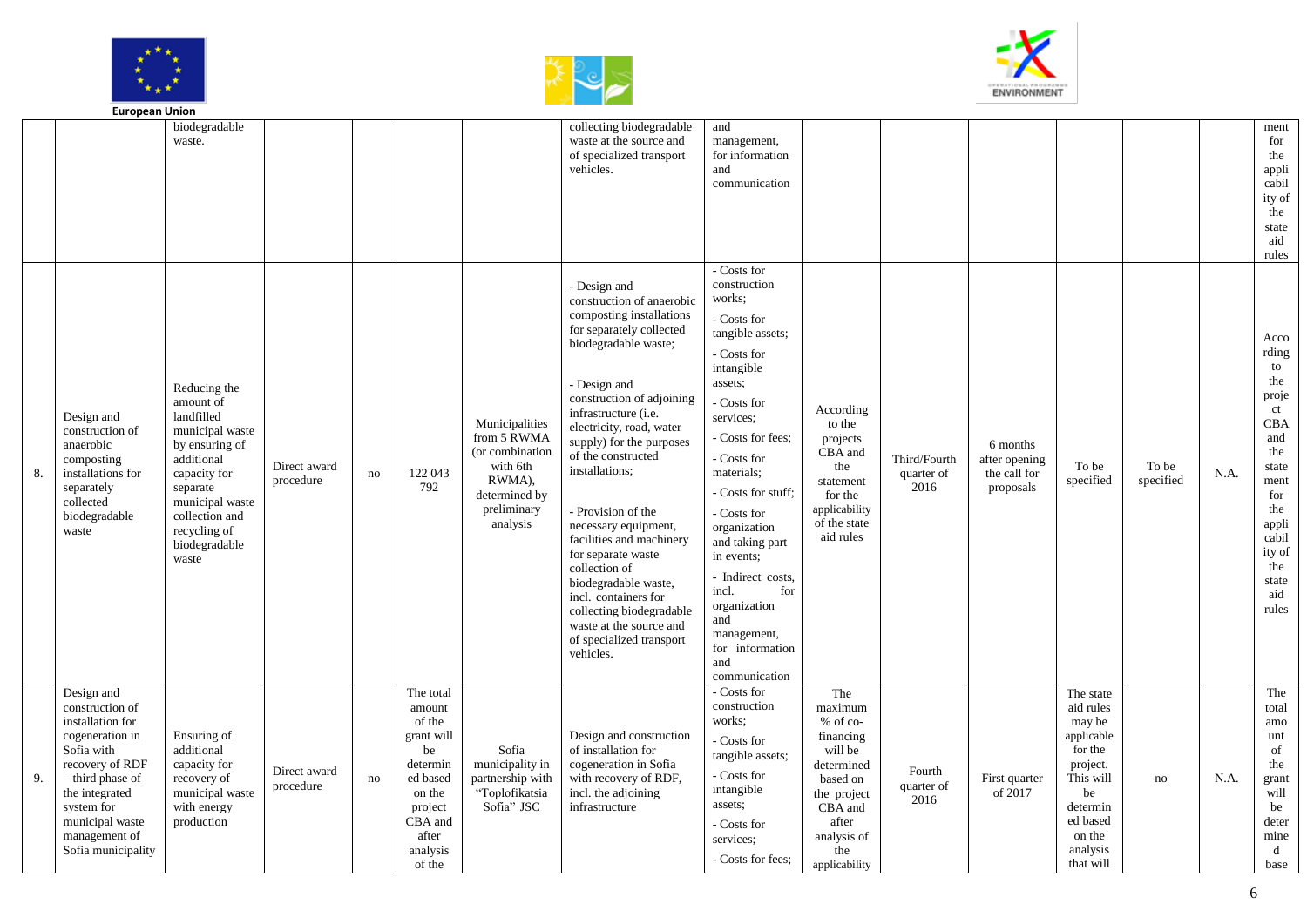





|     | <b>European Union</b>                                                |                                                                                                               |                           |    |                                                                                                    |                                                                               |                                                                                                                                                                                                                                                                                                                     |                                                                                                                                                                                                                                                                                                                                                                                        |                                                                                   |                              |            |                                         |    |      |                                                                                                                                                                                                      |
|-----|----------------------------------------------------------------------|---------------------------------------------------------------------------------------------------------------|---------------------------|----|----------------------------------------------------------------------------------------------------|-------------------------------------------------------------------------------|---------------------------------------------------------------------------------------------------------------------------------------------------------------------------------------------------------------------------------------------------------------------------------------------------------------------|----------------------------------------------------------------------------------------------------------------------------------------------------------------------------------------------------------------------------------------------------------------------------------------------------------------------------------------------------------------------------------------|-----------------------------------------------------------------------------------|------------------------------|------------|-----------------------------------------|----|------|------------------------------------------------------------------------------------------------------------------------------------------------------------------------------------------------------|
|     |                                                                      |                                                                                                               |                           |    | applicabil<br>ity of the<br>state ad<br>rules that<br>will be<br>performed<br>by<br><b>JASPERS</b> |                                                                               |                                                                                                                                                                                                                                                                                                                     | - Costs for<br>materials;<br>- Costs for stuff;<br>- Costs for<br>organization<br>and taking part<br>in events;<br>- Indirect costs,<br>incl. for<br>organization<br>and<br>management,<br>for information<br>and<br>communication                                                                                                                                                     | of the state<br>ad rules<br>planned to<br>be<br>performed<br>by<br><b>JASPERS</b> |                              |            | be<br>performed<br>by<br><b>JASPERS</b> |    |      | d on<br>the<br>proje<br>ct<br>CBA<br>and<br>after<br>analy<br>sis of<br>the<br>appli<br>cabil<br>ity of<br>the<br>state<br>ad<br>rules<br>that<br>will<br>be<br>perfo<br>rmed<br>by<br>$JASP$<br>ERS |
|     |                                                                      |                                                                                                               |                           |    |                                                                                                    |                                                                               | Priority axis 3 "Natura 2000 and biodiversity"                                                                                                                                                                                                                                                                      |                                                                                                                                                                                                                                                                                                                                                                                        |                                                                                   |                              |            |                                         |    |      |                                                                                                                                                                                                      |
| 10. | Increasing<br>stakeholder<br>awareness for<br>Natura 2000<br>network | Organisation<br>of events<br>aiming at<br>increasing the<br>public<br>awareness for<br>Natura 2000<br>network | Direct award<br>procedure | no | 4 3 0 0<br>000                                                                                     | National<br>Service for<br>Nature<br>Protection<br>Directorate in<br>the MoEW | - Conduction of three<br>information campaigns<br>presenting the benefits<br>from the Natura 2000<br>network;<br>- Conduction of forums<br>on topics related to<br>Natura 2000;<br>- PR activities, directly<br>related to the forums<br>promotion;<br>- Update of the National<br>Prioritized Action<br>Framework. | - Costs for<br>tangible assets;<br>- Costs for<br>intangible<br>assets;<br>- Cost for<br>services;<br>- Costs for fees;<br>- Costs for<br>materials;<br>- Costs for staff;<br>$\hbox{-}\operatorname{Cost}$ for<br>organization<br>and<br>participation in<br>events;<br>- Indirect costs -<br>including costs<br>for<br>organization<br>and<br>management<br>and for<br>publicity and | $100~\%$                                                                          | Second<br>quarter of<br>2016 | 30.12.2016 | No                                      | No | N.A. | 4 3 0 0<br>000                                                                                                                                                                                       |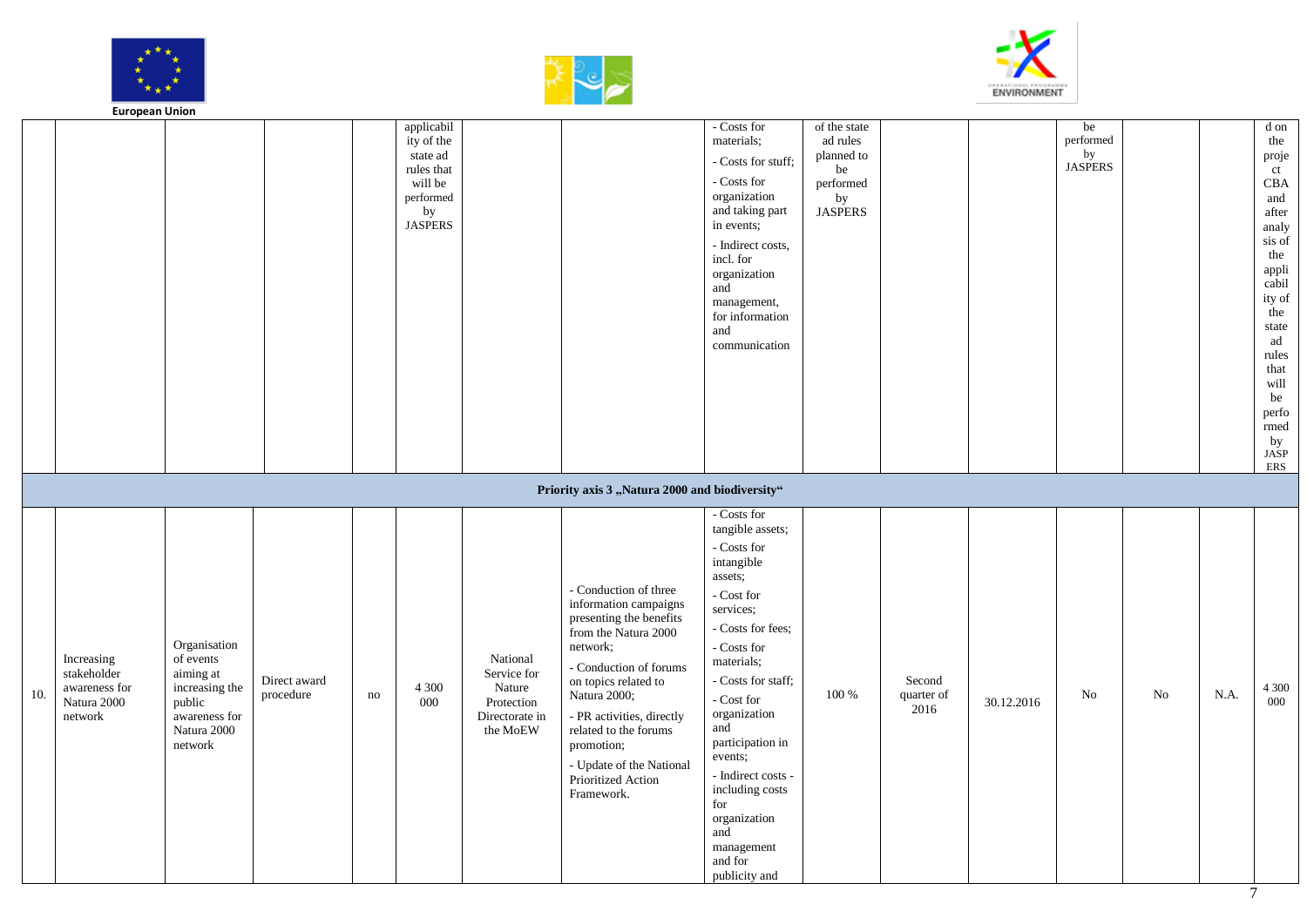





|     | Lui opean Onion                                                                                                                                      |                                                                                 |                            |    |               |                                                                                                                                                        |                                                                                                                                                                                                                        |                                                                                                                                                                                                                                                                                                                              |       |                                                                                                                     |                                                                                             |                    |                    |      |                                                                                                                              |
|-----|------------------------------------------------------------------------------------------------------------------------------------------------------|---------------------------------------------------------------------------------|----------------------------|----|---------------|--------------------------------------------------------------------------------------------------------------------------------------------------------|------------------------------------------------------------------------------------------------------------------------------------------------------------------------------------------------------------------------|------------------------------------------------------------------------------------------------------------------------------------------------------------------------------------------------------------------------------------------------------------------------------------------------------------------------------|-------|---------------------------------------------------------------------------------------------------------------------|---------------------------------------------------------------------------------------------|--------------------|--------------------|------|------------------------------------------------------------------------------------------------------------------------------|
|     |                                                                                                                                                      |                                                                                 |                            |    |               |                                                                                                                                                        |                                                                                                                                                                                                                        | visualization<br><i>(information)</i><br>and<br>communication)<br>of the project.                                                                                                                                                                                                                                            |       |                                                                                                                     |                                                                                             |                    |                    |      |                                                                                                                              |
| 11. | Improvement of<br>Natura 2000<br>species<br>conservation<br>status by<br>implementation of<br>the Community-<br>led local<br>development<br>approach | Improvement<br>of Natura<br>2000 species<br>conservation<br>status              | Open call for<br>proposals | no | 3<br>147 042  | Non-profit legal<br>entities,<br>municipalities                                                                                                        | Activities for<br>improvement of Natura<br>2000 species<br>conservation status.                                                                                                                                        | - Costs for<br>construction<br>works;<br>- Costs for<br>tangible assets;<br>$\hbox{-}\ \textbf{Costs}$ for<br>intangible<br>assets;<br>- Costs for<br>services:<br>- Costs for fees:<br>- Costs for<br>materials;<br>- Costs for stuff:<br>- Costs for<br>organization<br>and taking part<br>in events;<br>- Indirect costs, | 100 % | The Local<br>Action<br>Groups/<br>Local Action<br>Fisheries<br>Groups open<br>the guidelines<br>for<br>application. | 6 months<br>after opening<br>the call for<br>proposals, but<br>not later than<br>30.06.2017 | To be<br>specified | To be<br>specified | N.A. | 60<br>euro/<br>$\,$ ha<br>and<br>in<br>accor<br>danc<br>e to<br>the<br>activ<br>ities<br>envis<br>aged<br>in<br>the<br>proje |
|     |                                                                                                                                                      |                                                                                 |                            |    |               |                                                                                                                                                        |                                                                                                                                                                                                                        | incl. for<br>organization<br>and<br>management,<br>for information<br>and<br>communication                                                                                                                                                                                                                                   |       |                                                                                                                     |                                                                                             |                    |                    |      | cts                                                                                                                          |
| 12. | Improvement of<br>Natura 2000<br>species and<br>habitats<br>conservation<br>status                                                                   | Improved<br>conservation<br>status of<br>Natura 2000<br>species and<br>habitats | Open call for<br>proposals | no | 54 000<br>000 | Structures of the<br>MoEW and<br>Ministry of<br>Agriculture and<br>Food, non-profit<br>legal entities,<br>municipalities,<br>institutes for<br>science | - Maintenance and<br>improvement of the<br>conservation status of<br>species and habitats;<br>- Construction and<br>maintenance of<br>infrastructure, necessary<br>for restoration of natural<br>habitats and species. | - Costs for<br>construction<br>works:<br>- Costs for<br>tangible assets;<br>- Costs for<br>intangible<br>assets;<br>- Costs for<br>services:<br>- Costs for fees:<br>- Costs for<br>materials;<br>- Costs for stuff:<br>- Costs for                                                                                          | 100%  | Fourth<br>quarter of<br>2016                                                                                        | Second<br>quarter of<br>2017                                                                | To be<br>specified | To be<br>specified | N.A. | Acco<br>rding<br>to<br>the<br>meas<br>ures<br>envis<br>aged<br>in<br>the<br>proje<br>cts                                     |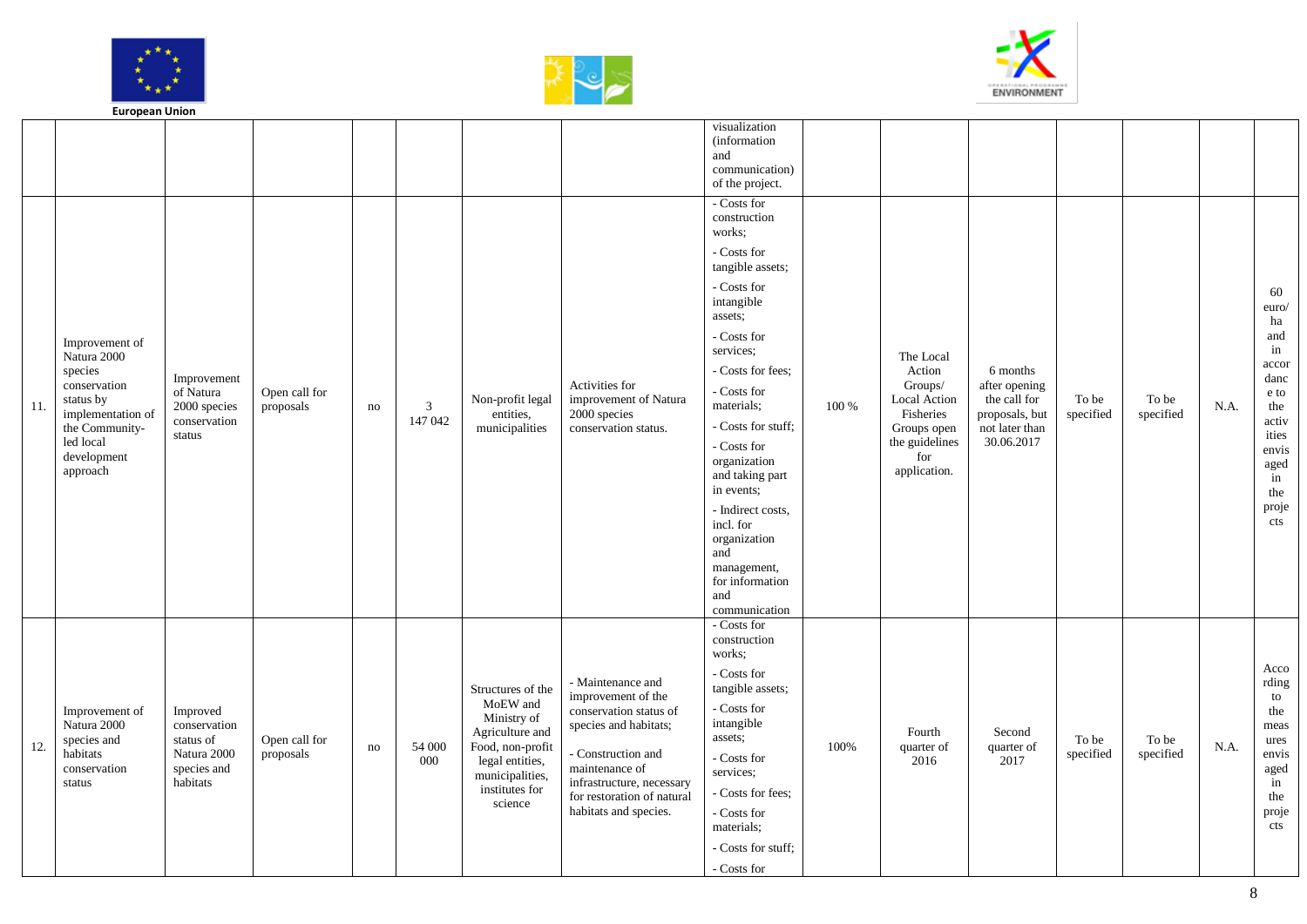





|     | <b>European Union</b>                                                                                                                |                                                                                                      |                            |    |               |                                                                                                       |                                                                                                                                                                                                                                                                                                                                                                                      |                                                                                                                                                                                                                                                                                                                                                                                               |       |                              |                              |                    |                    |      |                                                                                                   |
|-----|--------------------------------------------------------------------------------------------------------------------------------------|------------------------------------------------------------------------------------------------------|----------------------------|----|---------------|-------------------------------------------------------------------------------------------------------|--------------------------------------------------------------------------------------------------------------------------------------------------------------------------------------------------------------------------------------------------------------------------------------------------------------------------------------------------------------------------------------|-----------------------------------------------------------------------------------------------------------------------------------------------------------------------------------------------------------------------------------------------------------------------------------------------------------------------------------------------------------------------------------------------|-------|------------------------------|------------------------------|--------------------|--------------------|------|---------------------------------------------------------------------------------------------------|
|     |                                                                                                                                      |                                                                                                      |                            |    |               |                                                                                                       | Priority axis 4 "Flood and landslides risk prevention and management"                                                                                                                                                                                                                                                                                                                | organization<br>and taking part<br>in events;<br>- Indirect costs,<br>incl. for<br>organization<br>and<br>management,<br>for information<br>and<br>communication<br>- Costs for                                                                                                                                                                                                               |       |                              |                              |                    |                    |      |                                                                                                   |
| 13. | Measures related<br>to flood risk<br>prevention and<br>management, incl.<br>ecosystem-based<br>solutions                             | Construction<br>of<br>infrastructure,<br>protection<br>infrastructure<br>and hydraulic<br>structures | Open call for<br>proposals | no | 20 000<br>000 | Municipalities                                                                                        | - Activities for<br>restoration of<br>floodplains;<br>- Activities for<br>improvement of water<br>retention;<br>- Activities for biological<br>banks fortification;<br>- Risk prevention<br>activities for the<br>settlements $-$ i.e. design<br>and<br>construction/fortification<br>/rehabilitation/demolitio<br>n of protective<br>infrastructure and/or<br>hydraulic structures. | construction<br>works;<br>- Costs for<br>intangible<br>assets;<br>- Costs for<br>intangible<br>assets;<br>- Costs for<br>services:<br>- Costs for fees;<br>- Costs for<br>materials;<br>- Costs for stuff;<br>- Costs for<br>organization<br>and taking part<br>in events;<br>- Indirect costs,<br>incl. for<br>organization<br>and<br>management,<br>for information<br>and<br>communication | 100 % | Fourth<br>quarter of<br>2016 | Second<br>quarter of<br>2017 | To be<br>specified | To be<br>specified | N.A. | Depe<br>ndin<br>g on<br>the<br>activ<br>ities<br>inclu<br>$\rm{ded}$<br>in<br>the<br>proje<br>cts |
| 14. | Landslide<br>prevention and<br>resilience in order<br>to reduce the<br>landslide risks<br>(incl. on the<br>national road<br>network) | - Landslide<br>processes risk<br>prevention<br>- Planning<br>and designing<br>of<br>infrastructural  | Direct award<br>procedure  | no | 65 519<br>199 | Structures of<br>the Ministry of<br>Regional<br>Development<br>and Public<br>Works:<br>Municipalities | - Design studies<br>(feasibility studies, pre-<br>feasibility studies,<br>geotechnical,<br>hydrogeological and<br>other studies, investment<br>design);                                                                                                                                                                                                                              | - Costs for<br>construction<br>works:<br>- Costs for<br>tangible assets;<br>- Costs for<br>intangible                                                                                                                                                                                                                                                                                         | 100%  | Fourth<br>quarter of<br>2016 | Second<br>quarter of<br>2018 | To be<br>specified | To be<br>specified | N.A. | 65<br>519<br>199                                                                                  |